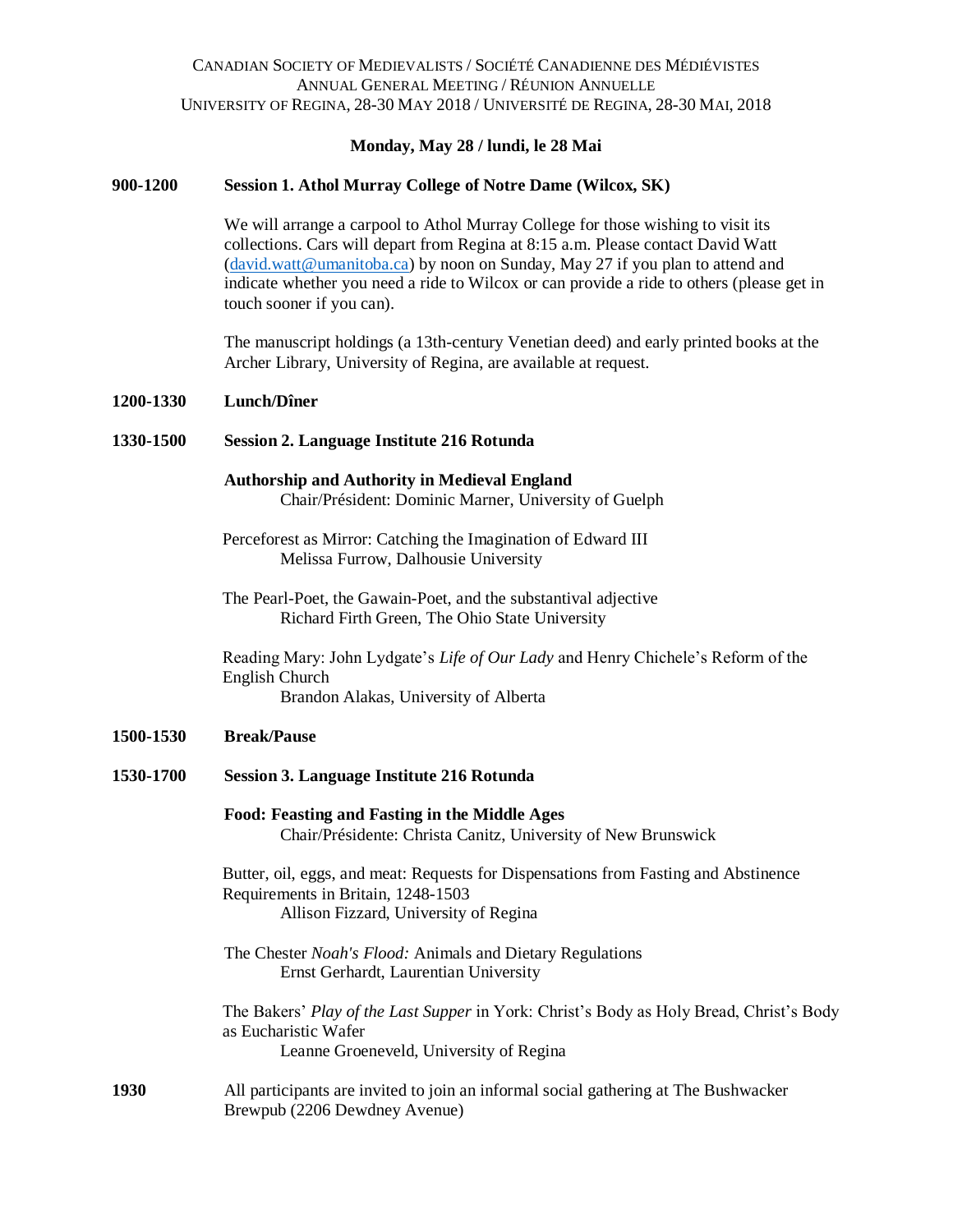# CANADIAN SOCIETY OF MEDIEVALISTS / SOCIÉTÉ CANADIENNE DES MÉDIÉVISTES ANNUAL GENERAL MEETING / RÉUNION ANNUELLE UNIVERSITY OF REGINA, 28-30 MAY 2018 / UNIVERSITÉ DE REGINA, 28-30 MAI, 2018

# **CSM Executive Meeting**

# **Tuesday, May 29 / mardi, le 29 mai**

| 845-1015  | <b>Session 4. Language Institute 216 Rotunda</b>                                                                                                        |
|-----------|---------------------------------------------------------------------------------------------------------------------------------------------------------|
|           | <b>Medieval Texts, Modern Lenses</b><br>Chair/Président: Marc Cels, Athabasca University                                                                |
|           | Teaching Old English Through Translations: The Triangulation Method<br>Michael Kightley, University of Louisiana at Lafayette                           |
|           | Medieval Mansplaining: The Disruption of Female Knowledge Dissemination<br>Brenna Duperron, Dalhousie University                                        |
|           | Professional Pages, Done Dirt Cheap: On the Genre of English Offcut Manuscripts<br>Stephanie Lahey, University of Victoria                              |
| 1015-1030 | <b>Break / Pause</b>                                                                                                                                    |
| 1030-1200 | <b>Session 5. Language Institute 216 Rotunda</b>                                                                                                        |
|           | <b>Plenary with Scandinavian Society</b><br>Chair/Présidente: Natalie Van Deusen, University of Manitoba                                                |
|           | Sacrality and the Landscape in the Nordic Middle Ages<br>Thomas Dubois, University of Wisconsin at Madison                                              |
| 1200-1215 | <b>Break/Pause</b>                                                                                                                                      |
| 1215-1345 | Lunch/Dîner (AGM)                                                                                                                                       |
| 1345-1400 | <b>Break/Pause</b>                                                                                                                                      |
| 1400-1530 | <b>Session 6a. College West 115</b>                                                                                                                     |
|           | Landscape and Gender in Medieval Scandinavia<br>Chair/Président: David Watt, University of Manitoba                                                     |
|           | Landscape, Language, Maternal Space, and Child Exposure in Jómsvíkinga<br>Robin Waugh, Wilfred Laurier University                                       |
|           | "There are Few Things More Powerful than Destiny.' Gender, Power and Foresight in<br>The Sagas of the Icelanders"<br>Amy M. Poole, University of Guelph |
|           | Gender, Crime and Space in Medieval Scandinavian Law<br>Christine Ekholst, Uppsala University                                                           |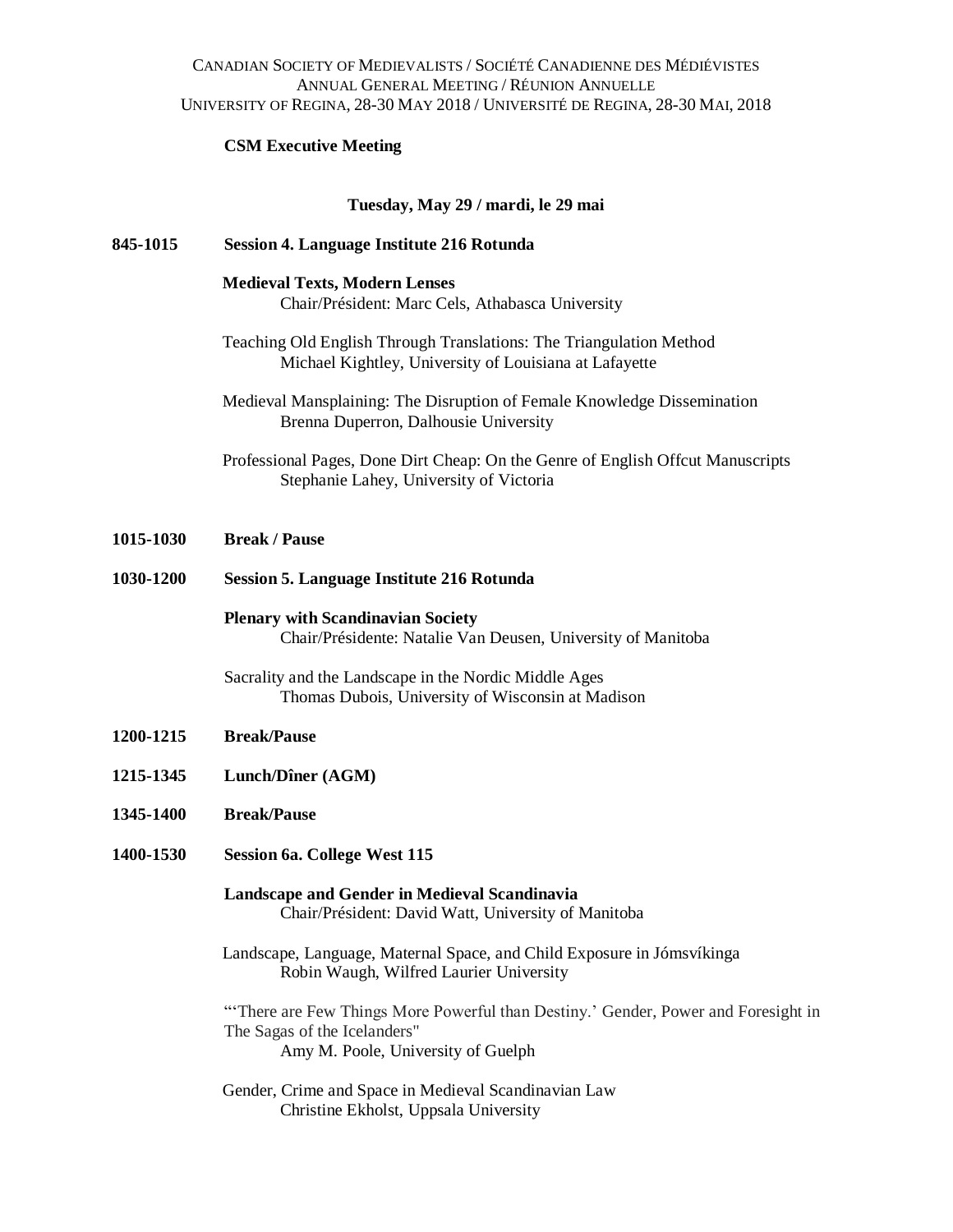# CANADIAN SOCIETY OF MEDIEVALISTS / SOCIÉTÉ CANADIENNE DES MÉDIÉVISTES ANNUAL GENERAL MEETING / RÉUNION ANNUELLE UNIVERSITY OF REGINA, 28-30 MAY 2018 / UNIVERSITÉ DE REGINA, 28-30 MAI, 2018

## **Session 6b. Language Institute 216 Rotunda**

#### **Ecclesiastical Questions**

Chair/Présidente: Meredith Bacola, University of Manitoba

Sanctuary and Abjuration in Thirteenth-Century England Kenneth F. Duggan, Huron University College

Why Should a Blockhead Have One in Ten? Thinking About Tithes at the End of the Middle Ages Derek Neal, Nipissing University

### **1530-1600 Break/Pause**

#### **1600-1715 Session 7. Language Institute 216 Rotunda**

#### **Icelandic Romance**

Chair/Président: Christopher Crocker, University of Winnipeg

Romance Elements in Icelandic Virgin Martyr Legends Natalie van Deusen, University of Alberta

Diverse Gatherings: Imagining the New North Sea Empire in Old Icelandic Romance Andrew Klein, Wabash College

#### **1900 Banquet/Banquette**

All are welcome (and encouraged) to attend **Crave Kitchen + Wine Bar (1925 Victoria Ave)**. Please speak to Meredith Bacola (Meredith.Bacola@umanitoba.ca). The cost will be \$39 plus tax, gratuity & your own beverages.

#### **Wednesday, May 30 / mercredi, le 30 mai**

**900-1015 Session 8. Language Institute 216 Rotunda** Chair/Président: Dominic Marner, University of Guelph

#### **CSM Plenary (Past President)**

What Do We Study When We Study Manuscripts in Canada? David Watt, University of Manitoba

## **1015-1030 Break/Pause**

**1030-1200 Session 9. Language Institute 216 Rotunda**

**Medieval Film and The Modern Classroom** Chair/Présidente: Melissa Furrow, Dalhousie University

The Real Middle Ages vs The Reel Middle Ages Jacqueline Murray, University of Guelph